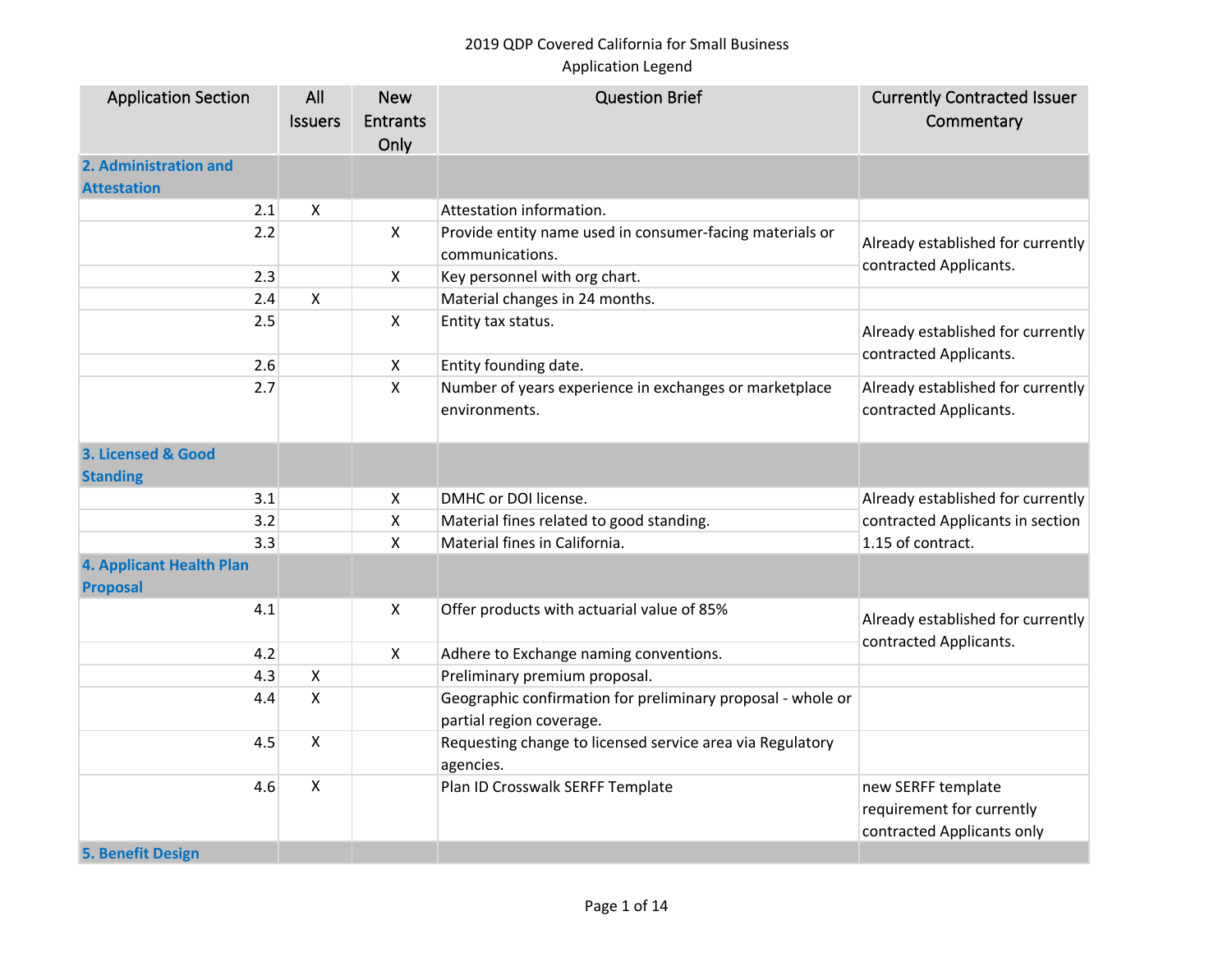| <b>Application Section</b>     | All            | <b>New</b>                | <b>Question Brief</b>                                                           | <b>Currently Contracted Issuer</b>                           |
|--------------------------------|----------------|---------------------------|---------------------------------------------------------------------------------|--------------------------------------------------------------|
|                                | <b>Issuers</b> | <b>Entrants</b>           |                                                                                 | Commentary                                                   |
|                                |                | Only                      |                                                                                 |                                                              |
| 5.1                            | X              |                           | Offer products with actuarial value of 85%                                      |                                                              |
| 5.2                            | X              |                           | Coverage of Diagnostic, Preventive, Restorative,                                |                                                              |
|                                |                |                           | Periodontics, Endodontics, Prosthodontics and Oral Surgery                      |                                                              |
|                                |                |                           | services for adults age 19 years and older                                      |                                                              |
| 5.3                            | X              |                           | Comply with 2019 PCBPD, SERFF                                                   |                                                              |
| 5.4                            | X              |                           | Submit draft of EOC.                                                            |                                                              |
| 5.5                            | X              |                           | How information is provided regarding annual out-of-pocket<br>costs.            |                                                              |
| 5.6                            | X              |                           | How information is provided regarding total oral health care<br>services.       |                                                              |
| 5.7                            | X              |                           | How information is provided regarding deductible and<br>benefit limit status.   |                                                              |
| 5.8                            | X              |                           | If plans include coverage of non-emergent out-of-network<br>services.           |                                                              |
| <b>6. Operational Capacity</b> |                |                           |                                                                                 |                                                              |
| 6.1 Issuer Operations and      |                |                           |                                                                                 |                                                              |
| <b>Account Management</b>      |                |                           |                                                                                 |                                                              |
| Support                        |                |                           |                                                                                 |                                                              |
| 6.1.1                          | X              |                           | Projected enrollment and off exchange membership totals.                        |                                                              |
| 6.1.2                          | X              |                           | Delivery initiatives over the next 24 months.                                   |                                                              |
| 6.1.3                          |                | $\boldsymbol{\mathsf{X}}$ | Subcontractor information and offshore services                                 | Already established with<br>currently contracted Applicants. |
| 6.1.4                          |                | $\boldsymbol{\mathsf{X}}$ | Offshore services.                                                              | <b>REMOVE</b>                                                |
| 6.1.45                         |                | X                         | Summary of Applicant's capabilities and how long have they<br>been in business. | Already established with<br>currently contracted Applicants. |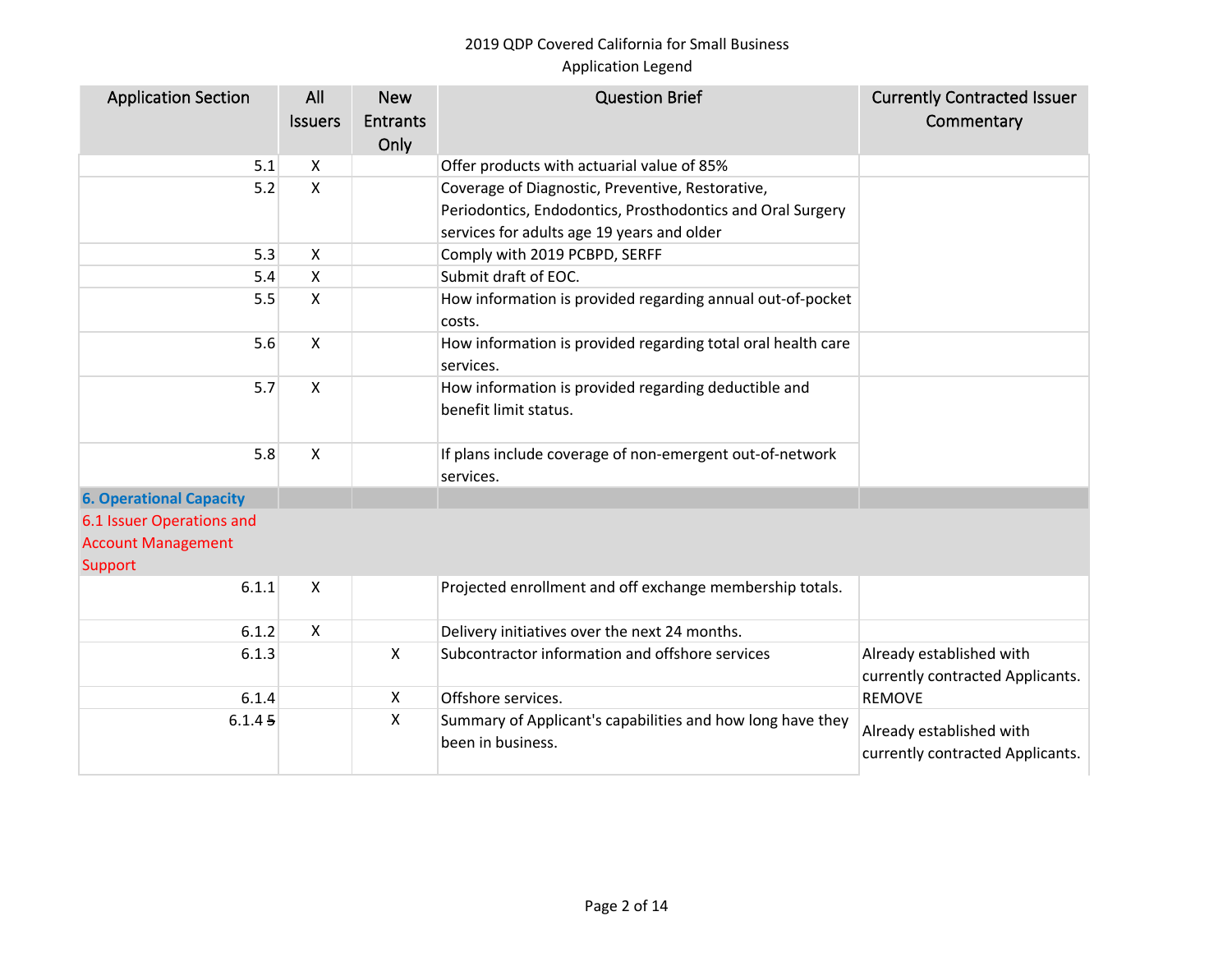| <b>Application Section</b><br>6.2 Implementation | All<br><b>Issuers</b> | <b>New</b><br><b>Entrants</b><br>Only | <b>Question Brief</b>                                                                            | <b>Currently Contracted Issuer</b><br>Commentary    |
|--------------------------------------------------|-----------------------|---------------------------------------|--------------------------------------------------------------------------------------------------|-----------------------------------------------------|
| Performance                                      |                       |                                       |                                                                                                  |                                                     |
| 6.2.1                                            |                       | X                                     | Submit detailed implementation plan.                                                             |                                                     |
| 6.2.2                                            |                       |                                       | Remove and consolidate with 6.2.1.                                                               | No implementation activities                        |
| 6.2.3                                            |                       | X                                     | Submit Open Enrollment readiness plan.                                                           | required for currently                              |
| 6.2.4                                            |                       | $\mathsf{X}$                          | Process for managing new enrollees.                                                              | contracted Applicants.                              |
| 6.2.5                                            |                       | $\mathsf{X}$                          | % incoming membership that would require resource<br>increases.                                  |                                                     |
| <b>7. Customer Service</b>                       |                       |                                       |                                                                                                  |                                                     |
| 7.1                                              |                       | $\boldsymbol{\mathsf{X}}$             | Conform with Health and Safety Code Section 1368.                                                |                                                     |
| 7.2                                              |                       | X                                     | Service hours.                                                                                   |                                                     |
| 7.3                                              |                       | X                                     | 80% of calls within 30 seconds agreement.                                                        |                                                     |
| 7.4                                              |                       | X                                     | Ratio of CSRs to Exchange members.                                                               |                                                     |
| 7.5                                              |                       | X                                     | Training modalities for CSRs.                                                                    |                                                     |
| 7.6                                              |                       | $\pmb{\mathsf{X}}$                    | Training tools and resources used for CSRs.                                                      |                                                     |
| 7.7                                              |                       | $\boldsymbol{\mathsf{X}}$             | Length of training for CSRs.                                                                     | Customer service requirements                       |
| 7.8                                              |                       | $\boldsymbol{\mathsf{X}}$             | Refresher training frequency.                                                                    | already established for currently                   |
| 7.9                                              |                       | $\boldsymbol{\mathsf{X}}$             | Languages spoken.                                                                                | contracted Applicants.                              |
| 7.10                                             |                       | $\boldsymbol{\mathsf{X}}$             | Language line support.                                                                           |                                                     |
| 7.11                                             |                       | X                                     | Changes required to support Exchange membership.                                                 |                                                     |
| 7.12                                             |                       | $\mathsf{X}$                          | Tools used to monitor consumer experience.                                                       |                                                     |
| 7.13                                             |                       | $\pmb{\mathsf{X}}$                    | CSR quality service metrics and scorecard.                                                       |                                                     |
| 7.14                                             |                       | X                                     | How many calls per CSR are scored per week.                                                      |                                                     |
| 7.15                                             |                       |                                       | <b>REMOVE</b>                                                                                    |                                                     |
| <b>8. Financial Requirements</b>                 |                       |                                       |                                                                                                  |                                                     |
| 8.1                                              |                       | X                                     | Applicant confirmation of ability to comply with Issuer<br><b>Payment Discrepancy Resolution</b> | Financial requirements already                      |
| 8.2                                              |                       | $\boldsymbol{\mathsf{X}}$             | Applicant confirmation of ability to perform financial<br>reconciliation                         | established for currently<br>contracted Applicants. |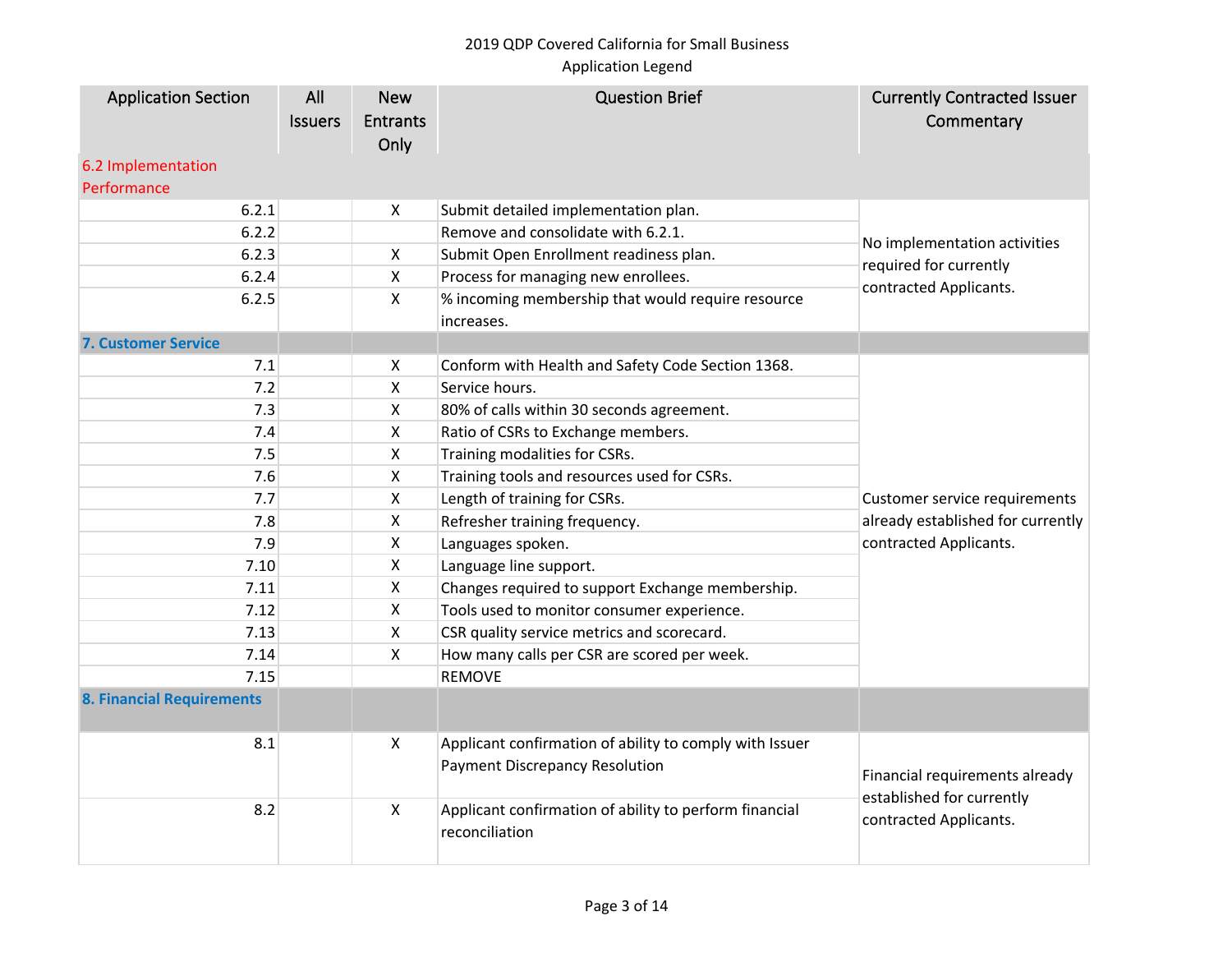| <b>Application Section</b> | All<br><b>Issuers</b> | <b>New</b><br><b>Entrants</b><br>Only | <b>Question Brief</b>                                                           | <b>Currently Contracted Issuer</b><br>Commentary |
|----------------------------|-----------------------|---------------------------------------|---------------------------------------------------------------------------------|--------------------------------------------------|
| 8.3                        |                       |                                       | <b>REMOVE</b>                                                                   |                                                  |
| 9. Fraud, Waste and Abuse  |                       |                                       |                                                                                 |                                                  |
| <b>Detection</b>           |                       |                                       |                                                                                 |                                                  |
| 9.1 Prevention             |                       |                                       |                                                                                 |                                                  |
| 9.1.1                      |                       | X                                     | Roles and responsibilities of fraud team.                                       |                                                  |
| 9.1.2                      |                       | X                                     | Fraud risk assessments.                                                         |                                                  |
| 9.1.3                      |                       | x                                     | Anti-fraud strategies.                                                          |                                                  |
| 9.1.4                      |                       | X                                     | Safeguarding SSNs.                                                              | Already established for currently                |
| 9.1.5                      |                       | X                                     | Provider contracting policies to address identity theft at<br>point of service. | contracted Applicants.                           |
| 9.1.6                      |                       | X                                     | Steps taken after identity theft.                                               |                                                  |
| 9.1.7                      |                       | X                                     | Steps taken to conduct UM review after identity theft.                          |                                                  |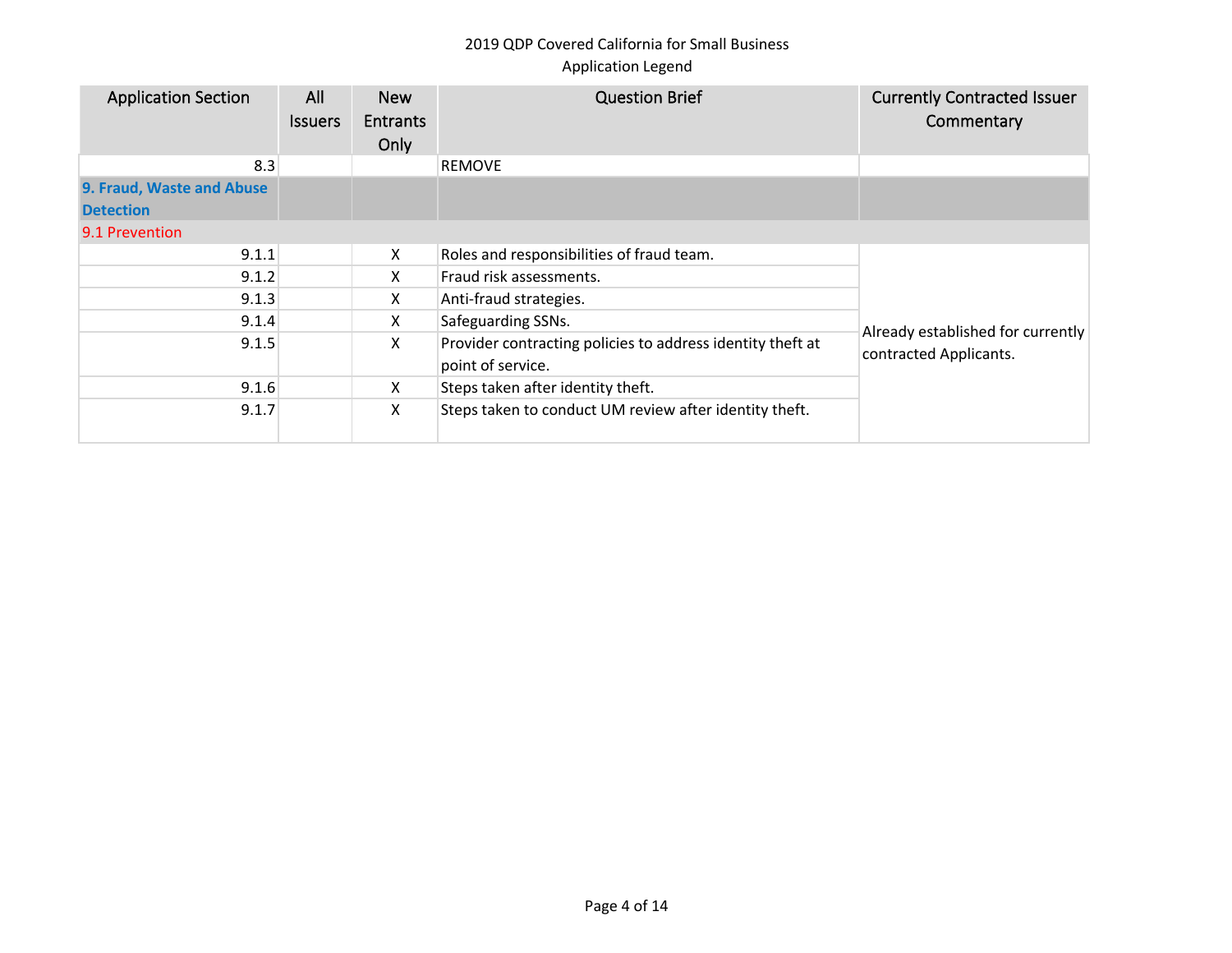# 2019 QDP Covered California for Small Business

# Application Legend

| <b>Application Section</b> | All            | <b>New</b>              | <b>Question Brief</b>                                                    | <b>Currently Contracted Issuer</b>                                 |
|----------------------------|----------------|-------------------------|--------------------------------------------------------------------------|--------------------------------------------------------------------|
|                            | <b>Issuers</b> | <b>Entrants</b><br>Only |                                                                          | Commentary                                                         |
| 9.2 Detection              |                |                         |                                                                          |                                                                    |
| 9.2.1                      |                | X                       | Data sets of tools to detect unusual patterns of care.                   |                                                                    |
| 9.2.2                      |                | X                       | Internal/External fraud awareness program.                               |                                                                    |
| 9.2.3                      |                | X                       | How to report fraud (consumer or provider).                              |                                                                    |
| 9.2.4                      |                | X                       | Describe employee integrity activities.                                  | Already established for currently                                  |
| 9.2.5                      |                | X                       | SEP policies.                                                            | contracted Applicants.                                             |
| 9.2.6                      |                | X                       | Policies and procedures used to respond to fraud.                        |                                                                    |
| 9.2.7                      |                | X                       | Controls in place for evaluating enrollment/disenrollment<br>activities. |                                                                    |
| 9.2.8                      |                | X                       | Describe UM processes to validate appropriate care.                      |                                                                    |
| 9.3 Response               |                |                         |                                                                          |                                                                    |
| 9.3.1                      |                | X                       | Evaluation method for fraud, waste or abuse.                             |                                                                    |
| 9.3.2                      |                | X                       | Fraud, waste and abuse follow-up corrective action.                      | Already established for currently<br>contracted Applicants.        |
| 9.3.3                      |                | X                       | How investigations and adverse actions are used to enhance               |                                                                    |
|                            |                |                         | fraud prevention/detection.                                              |                                                                    |
| 9.3.4                      |                | X                       | Revenue recovery process.                                                |                                                                    |
| 9.3.5                      |                | X                       | Recovery rates by calendar year.                                         | Already established in section<br>1.16 of current Issuer contract. |
| 9.3.6                      |                | $\mathsf{X}$            | Trends attributing to total loss from fraud on Exchange<br>business.     | Already established for currently                                  |
| 9.3.7                      |                | X                       | Reporting fraud to law enforcement.                                      | contracted Applicants.                                             |
| 9.4 Audits and Reviews     |                |                         |                                                                          |                                                                    |
| 9.4.1                      |                | X                       | Indicate frequency of reviews in functional areas.                       |                                                                    |
| 9.4.2                      |                | X                       | Indicate frequency of internal audits in functional areas.               |                                                                    |
| 9.4.3                      |                | $\mathsf{X}$            | What percent of claims were audited prior fiscal year.                   | Already established for currently<br>contracted Applicants.        |
| 9.4.4                      |                | X                       | Does the Applicant maintain an independent internal audit<br>function.   |                                                                    |
| 9.4.5                      |                | X                       | If yes, provide a copy of the annual audit plan.                         |                                                                    |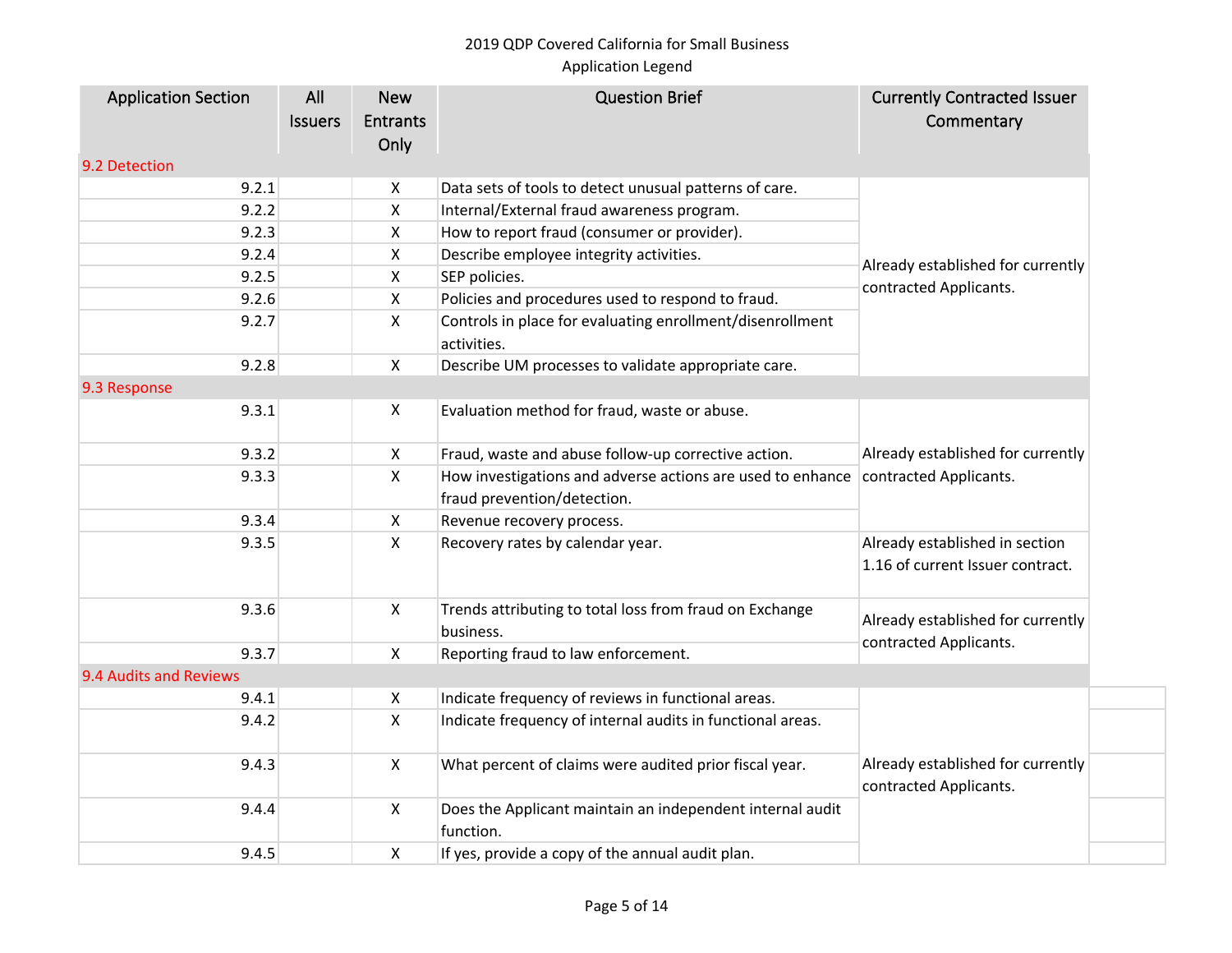| <b>Application Section</b>  | All            | <b>New</b>      | <b>Question Brief</b>                                             | <b>Currently Contracted Issuer</b> |  |
|-----------------------------|----------------|-----------------|-------------------------------------------------------------------|------------------------------------|--|
|                             | <b>Issuers</b> | <b>Entrants</b> |                                                                   | Commentary                         |  |
|                             |                | Only            |                                                                   |                                    |  |
| 9.4.6                       |                | X               | Oversight authority over internal audit function.                 |                                    |  |
|                             |                |                 |                                                                   | Already established for currently  |  |
| 9.4.7                       |                | $\mathsf{X}$    | Does Applicant conduct audit of network, non-network, and         | contracted Applicants.             |  |
|                             |                |                 | contractors.                                                      |                                    |  |
| 9.4.8                       | X              |                 | External audit conducted or not (report by year).                 |                                    |  |
| 9.4.9                       |                | $\mathsf{X}$    | Reviewing non-contracted claims. Remove all text after first      |                                    |  |
|                             |                |                 | revised sentence.                                                 |                                    |  |
| 9.4.10                      |                | $\mathsf{X}$    | Using National Practitioner Data Bank for (re)credentialing.      |                                    |  |
|                             |                |                 |                                                                   |                                    |  |
| 9.4.11                      |                | X               | Verifying providers are legitimate.                               |                                    |  |
| 9.4.12                      |                | X               | Controls in place for monitoring referrals to a facility that the |                                    |  |
|                             |                |                 | provider has a financial interest in.                             |                                    |  |
| 9.4.13                      |                | X               | Types of claims and provider typically reviewed for fraud.        | Already established for currently  |  |
|                             |                |                 |                                                                   | contracted Applicants.             |  |
| 9.4.14                      |                | $\mathsf{X}$    | Describe approaches Applicant takes to monitor these              |                                    |  |
|                             |                |                 | providers.                                                        |                                    |  |
| 9.4.15                      |                | X               | Process used to validate provider information prior to            |                                    |  |
|                             |                |                 | contracting.                                                      |                                    |  |
| 9.4.16                      |                | X               | Validating information when a provider reports a change.          |                                    |  |
|                             |                |                 |                                                                   |                                    |  |
| 9.4.17                      | $\mathsf{X}$   |                 | Applicant agrees to subject itself to the Exchange for audits     |                                    |  |
|                             |                |                 | and reviews, etc.                                                 |                                    |  |
| 10. System for Electronic   |                |                 |                                                                   |                                    |  |
| <b>Rate and Form Filing</b> |                |                 |                                                                   |                                    |  |
| (SERFF)                     |                |                 |                                                                   |                                    |  |
| 10.1                        | $\mathsf{X}$   |                 | Must be able to populate SERFF.                                   |                                    |  |
| 10.2                        | $\mathsf{X}$   |                 | Will submit corrections to SERFF within 3 business days.          |                                    |  |
|                             |                |                 |                                                                   |                                    |  |
| 10.3                        | $\mathsf{X}$   |                 | May not make any changes to SERFF once submitted to the           |                                    |  |
|                             |                |                 | Exchange without prior written notice.                            |                                    |  |
| <b>11. Electronic Data</b>  |                |                 |                                                                   |                                    |  |
| <b>Interface</b>            |                |                 |                                                                   |                                    |  |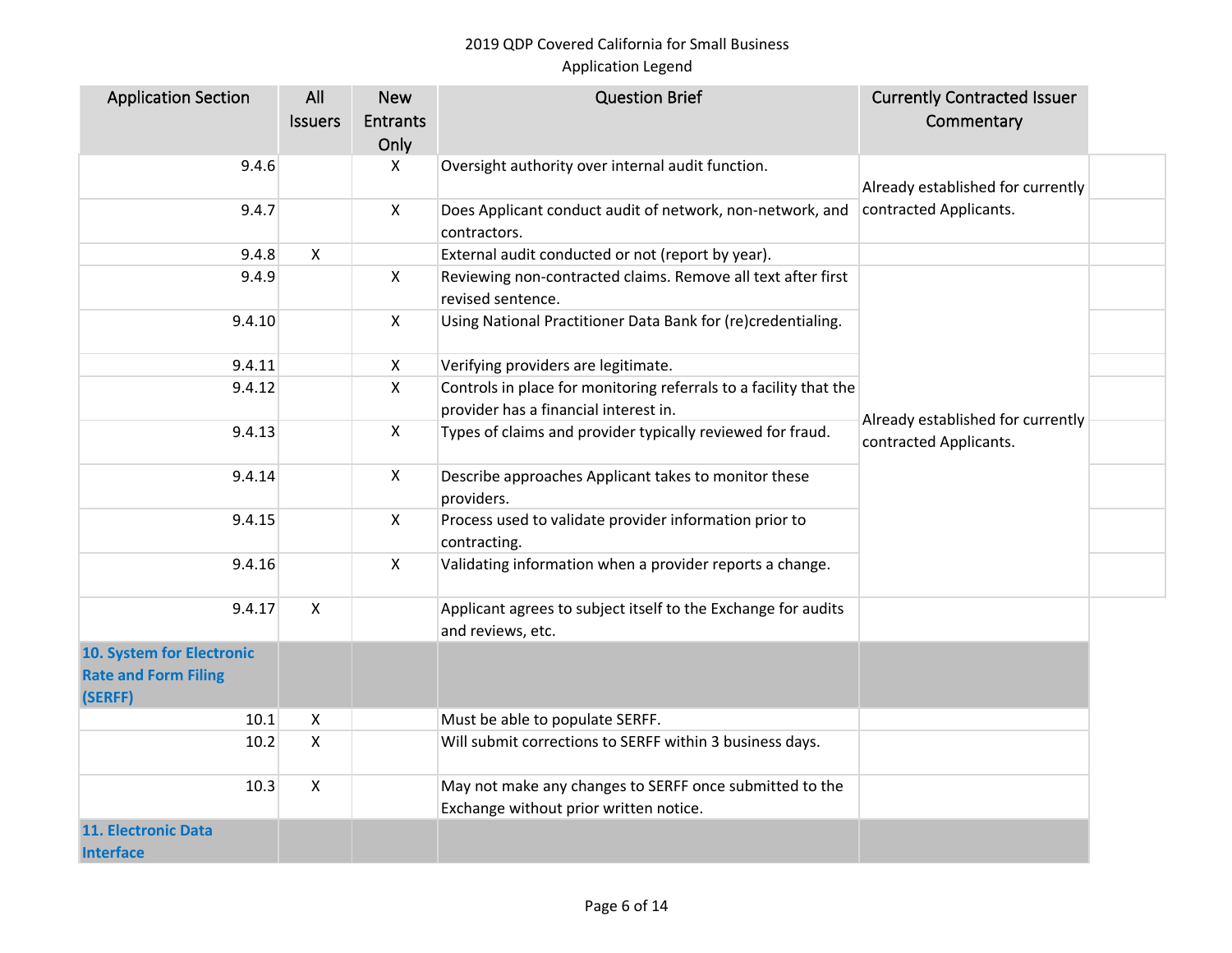| <b>Application Section</b>                          | All                | <b>New</b>      | <b>Question Brief</b>                                                                                | <b>Currently Contracted Issuer</b>                          |
|-----------------------------------------------------|--------------------|-----------------|------------------------------------------------------------------------------------------------------|-------------------------------------------------------------|
|                                                     | <b>Issuers</b>     | <b>Entrants</b> |                                                                                                      | Commentary                                                  |
|                                                     |                    | Only            |                                                                                                      |                                                             |
| 11.1                                                | $\pmb{\mathsf{X}}$ |                 | Provide an overview of system, data model, vendors and any                                           |                                                             |
|                                                     |                    |                 | changes.                                                                                             |                                                             |
| 11.2                                                | $\pmb{\times}$     |                 | Submit a copy of system lifecycle and release schedule.                                              |                                                             |
| 11.3                                                |                    | $\mathsf{X}$    | Develop data interfaces.                                                                             |                                                             |
| 11.4                                                |                    | $\mathsf{X}$    | Process for resolving errors identified by a TA1 file or a 999<br>file.                              |                                                             |
| 11.5                                                |                    | $\mathsf{X}$    | Must communicate any testing or production changes to<br>system configuration in a timely fashion.   |                                                             |
| 11.6                                                |                    | $\mathsf{X}$    | Be prepared to conduct testing of data interfaces no later<br>than June 1.                           | Already established for currently<br>contracted Applicants. |
| 11.7                                                |                    | $\mathsf{X}$    | Ability to produce financial, eligibility, and enrollment data<br>monthly.                           |                                                             |
| 11.8                                                |                    | $\mathsf{X}$    | Proactively monitor, measure and maintain applications and<br>databases to maximize system response. |                                                             |
| <b>12. Healthcare Evidence</b><br><b>Initiative</b> |                    |                 |                                                                                                      |                                                             |
| 12.1                                                | X                  |                 | Making contract terms transparent.                                                                   |                                                             |
| 12.2                                                |                    | $\mathsf{X}$    | Supply FFS claims or encounter record extracts monthly.                                              |                                                             |
| 12.3                                                |                    | X               | Supply financial extracts monthly.                                                                   |                                                             |
| 12.4                                                |                    | $\mathsf{X}$    | Supply member/subscriber ID on all records submitted.                                                |                                                             |
| 12.5                                                |                    | X               | Supply PHI dates such as starting date of service, etc.                                              | Already established for currently                           |
| 12.6                                                |                    | $\mathsf{X}$    | Supply TIN.                                                                                          | contracted Applicants.                                      |
| 12.7                                                |                    | $\mathsf{X}$    | Supply detailed coding for diagnosis, procedures, etc. on all<br>claims for all data sources.        |                                                             |
| 12.8                                                |                    | X               | Submit all data directly to the HEI vendor.                                                          |                                                             |
| 12.9                                                |                    | $\mathsf{X}$    | If data must be submitted to third party vendor, guarantee                                           |                                                             |
|                                                     |                    |                 | the same information as required in this section will be sent.                                       |                                                             |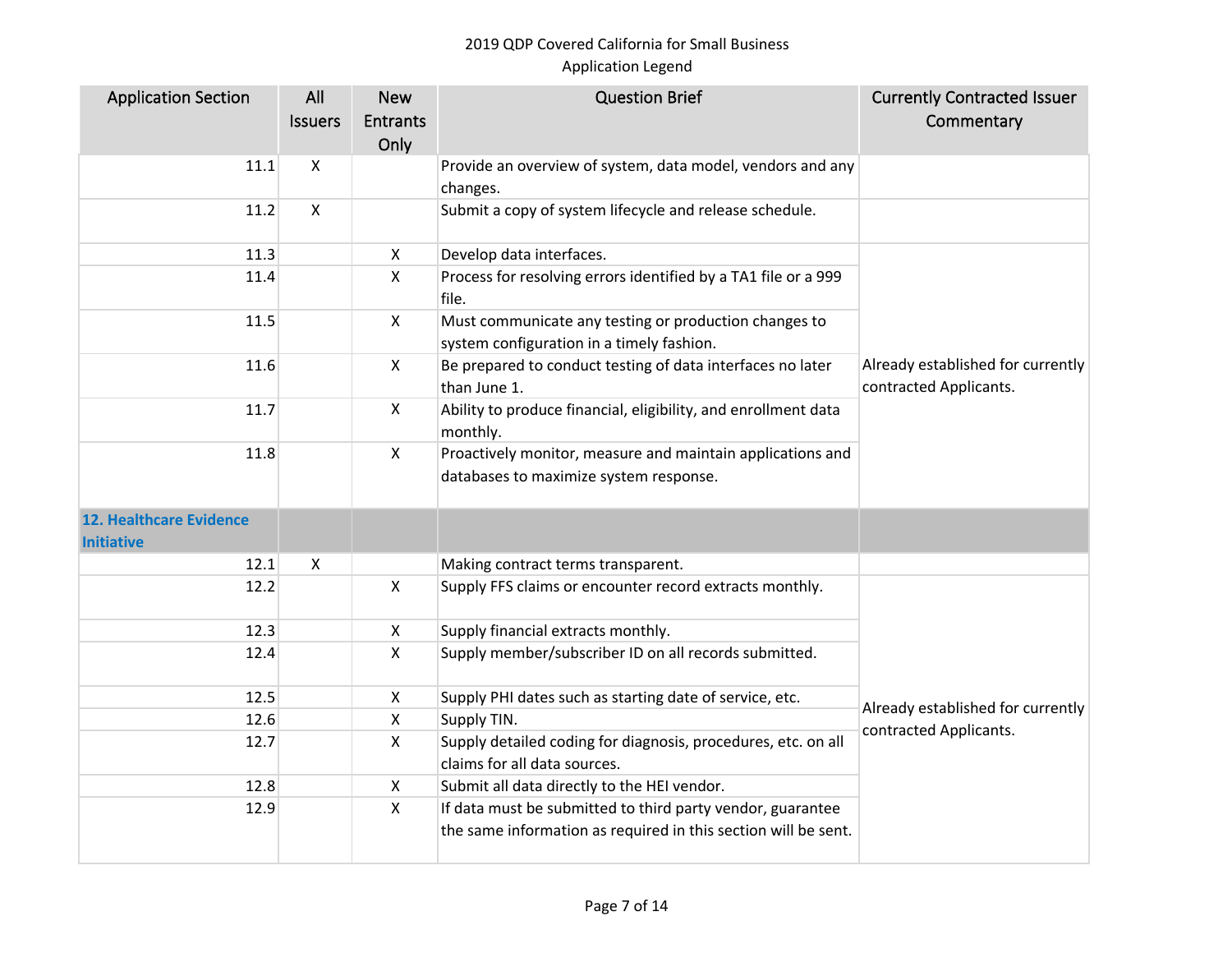# 2019 QDP Covered California for Small Business

# Application Legend

| <b>Application Section</b>                                                                        | All<br><b>Issuers</b> | <b>New</b><br><b>Entrants</b><br>Only | <b>Question Brief</b>                                                                                 | <b>Currently Contracted Issuer</b><br>Commentary            |
|---------------------------------------------------------------------------------------------------|-----------------------|---------------------------------------|-------------------------------------------------------------------------------------------------------|-------------------------------------------------------------|
| <b>13. Privacy and Security</b><br><b>Requirements for</b><br><b>Personally Identifiable Data</b> |                       |                                       |                                                                                                       |                                                             |
| 13.1 HIPAA Privacy Rule                                                                           |                       |                                       |                                                                                                       |                                                             |
| 13.1.1                                                                                            |                       | X                                     | Comply with HIPAA.                                                                                    |                                                             |
| 13.1.2                                                                                            |                       | $\mathsf{x}$                          | Provides members with the right to amend inaccurate or                                                |                                                             |
|                                                                                                   |                       |                                       | incomplete PHI within the Designated Record Set.                                                      |                                                             |
| 13.1.3                                                                                            |                       | X                                     | Provides members with the right to restrict use or disclosure<br>of PHI.                              |                                                             |
| 13.1.4                                                                                            |                       | $\pmb{\times}$                        | Provides members with any disclosure the member's PHI at<br>the member's request.                     | Already established for currently<br>contracted Applicants. |
| 13.1.5                                                                                            |                       | $\mathsf{X}$                          | Permits members alternative means of receiving their PHI.                                             |                                                             |
| 13.1.6                                                                                            |                       | X                                     | Applicant only uses minimum necessary PHI.                                                            |                                                             |
| 13.1.7                                                                                            |                       | $\mathsf{x}$                          | Applicant maintains a HIPAA compliant Notice of Privacy<br>Practices.                                 |                                                             |
| 13.2 Safeguards                                                                                   |                       |                                       |                                                                                                       |                                                             |
| 13.2.1                                                                                            |                       | X                                     | Applicant must meet the NIST-53 industry standards to<br>protect PHI and PII.                         |                                                             |
| 13.2.2                                                                                            |                       | X                                     | PHI and PII are encrypted in rest or transit.                                                         |                                                             |
| 13.2.3                                                                                            |                       | X                                     | Applicant confirms it operates in compliance with state and<br>federal security laws and regulations. | Already established for currently<br>contracted Applicants. |
| 13.2.4                                                                                            |                       | $\mathsf{x}$                          | Applicant contingency plan to address system restoration.                                             |                                                             |
| 13.2.5                                                                                            |                       | $\pmb{\times}$                        | Applicant must meet the NIST Special Publication 800-88 for<br>disposal of PHI or PII.                |                                                             |
| <b>14. Sales Channels</b>                                                                         |                       |                                       |                                                                                                       |                                                             |
| 14.1                                                                                              |                       |                                       | REMOVE: Experience working with Agents.                                                               | Not applicable to Small Business                            |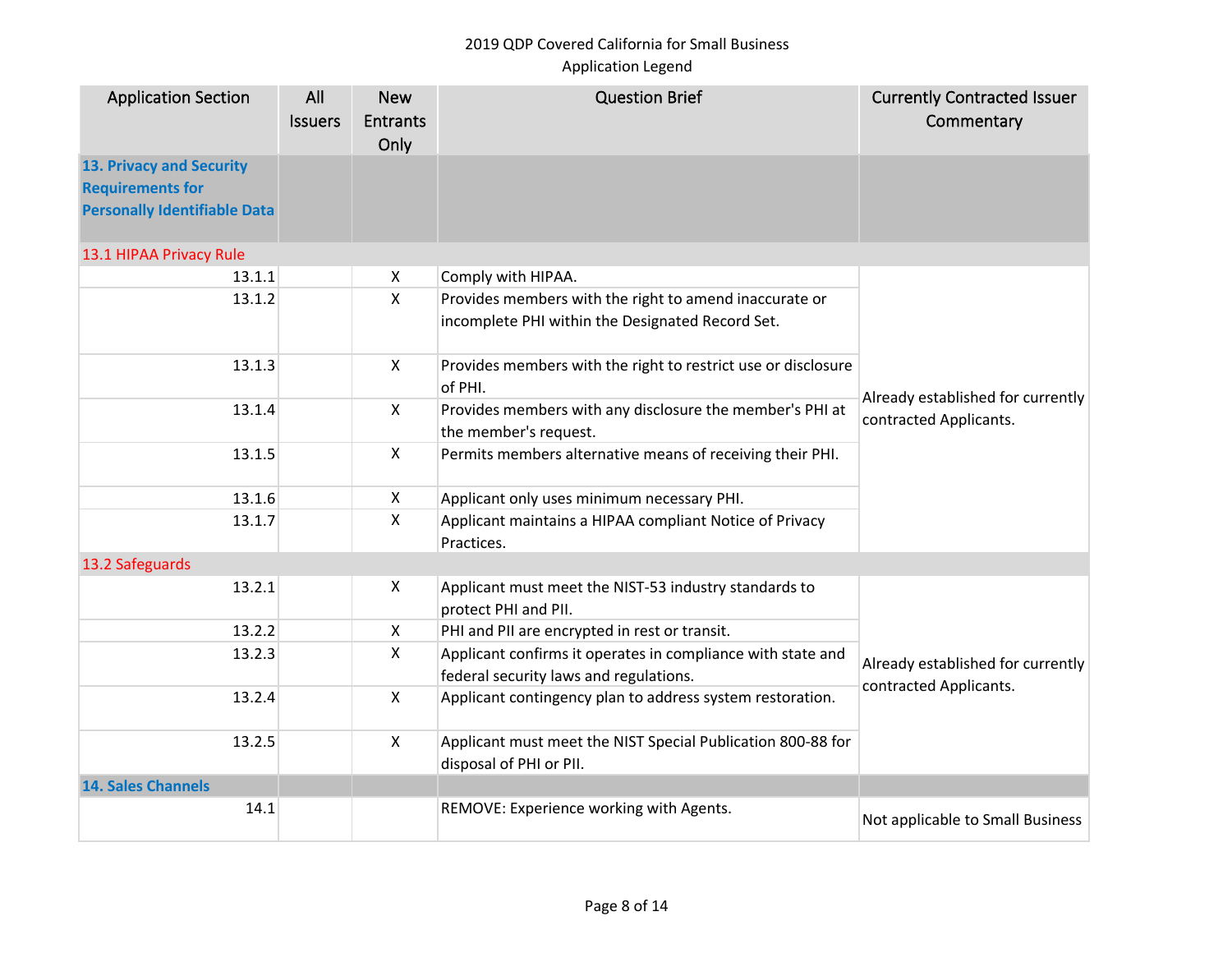| <b>Application Section</b>                  | All            | <b>New</b>                | <b>Question Brief</b>                                                 | <b>Currently Contracted Issuer</b> |
|---------------------------------------------|----------------|---------------------------|-----------------------------------------------------------------------|------------------------------------|
|                                             | <b>Issuers</b> | <b>Entrants</b>           |                                                                       | Commentary                         |
|                                             |                | Only                      |                                                                       |                                    |
| 14.2                                        |                |                           | REMOVE: Describe Applicant's Agent of record policy.                  | Not applicable to Small Business   |
| 14.3                                        | X              |                           | Commission schedules.                                                 |                                    |
| 14.4                                        |                | $\pmb{\times}$            | Sales team organization.                                              |                                    |
| 14.5                                        |                |                           | REMOVE: Applicant's ability to develop an agent program.              | Not applicable to Small Business   |
| 15. Marketing and                           |                |                           |                                                                       |                                    |
| <b>Outreach Activities</b>                  |                |                           |                                                                       |                                    |
| 15.1                                        |                | $\boldsymbol{\mathsf{X}}$ | Marketing organizational chart.                                       |                                    |
|                                             |                |                           |                                                                       | Already established for currently  |
| 15.2                                        |                | $\pmb{\times}$            | Adhere to Exchange brand guidelines.                                  | contracted Applicants.             |
| 15.3                                        |                | $\mathsf{x}$              | Submit materials per deadlines established by the Exchange.           |                                    |
| 15.4                                        | X              |                           | Submit member communication calendar.                                 |                                    |
| 15.5                                        | X.             |                           | Submit proposed marketing plan and annual Marketing                   |                                    |
|                                             |                |                           | <b>Budget</b>                                                         |                                    |
| 15.6                                        |                |                           | Submit estimated total expenditures                                   | <b>REMOVE</b>                      |
| <b>16. Provider Network</b>                 |                |                           |                                                                       |                                    |
| <b>16.1 Network Offerings</b>               |                |                           |                                                                       |                                    |
| 16.1.1                                      | X              |                           | Indicate different network products.                                  |                                    |
| 16.1.2                                      | X              |                           | Submit provider network information.                                  |                                    |
| 16.1.3                                      | $\mathsf{X}$   |                           | Upload SERFF template.                                                |                                    |
| <b>16.2 HMO</b><br>*16.2.1 Network Strategy |                |                           |                                                                       |                                    |
|                                             |                |                           |                                                                       |                                    |
| 16.2.1.1                                    |                | $\boldsymbol{\mathsf{X}}$ | HMO network owned or leased.                                          |                                    |
| 16.2.1.2                                    |                | X                         | Describe terms of lease.                                              |                                    |
| 16.2.1.3                                    |                | $\boldsymbol{\mathsf{X}}$ | Applicant's influence over leased network.                            | Already established for currently  |
| 16.2.1.4                                    |                | X                         | By rating region, %'s of capitated vs. non-capitated<br>arrangements. | contracted Applicants.             |
| 16.2.1.5                                    |                | $\boldsymbol{\mathsf{X}}$ | Ensuring access.                                                      |                                    |
| 16.2.1.6                                    |                | $\pmb{\mathsf{X}}$        | Border state(s) care.                                                 |                                    |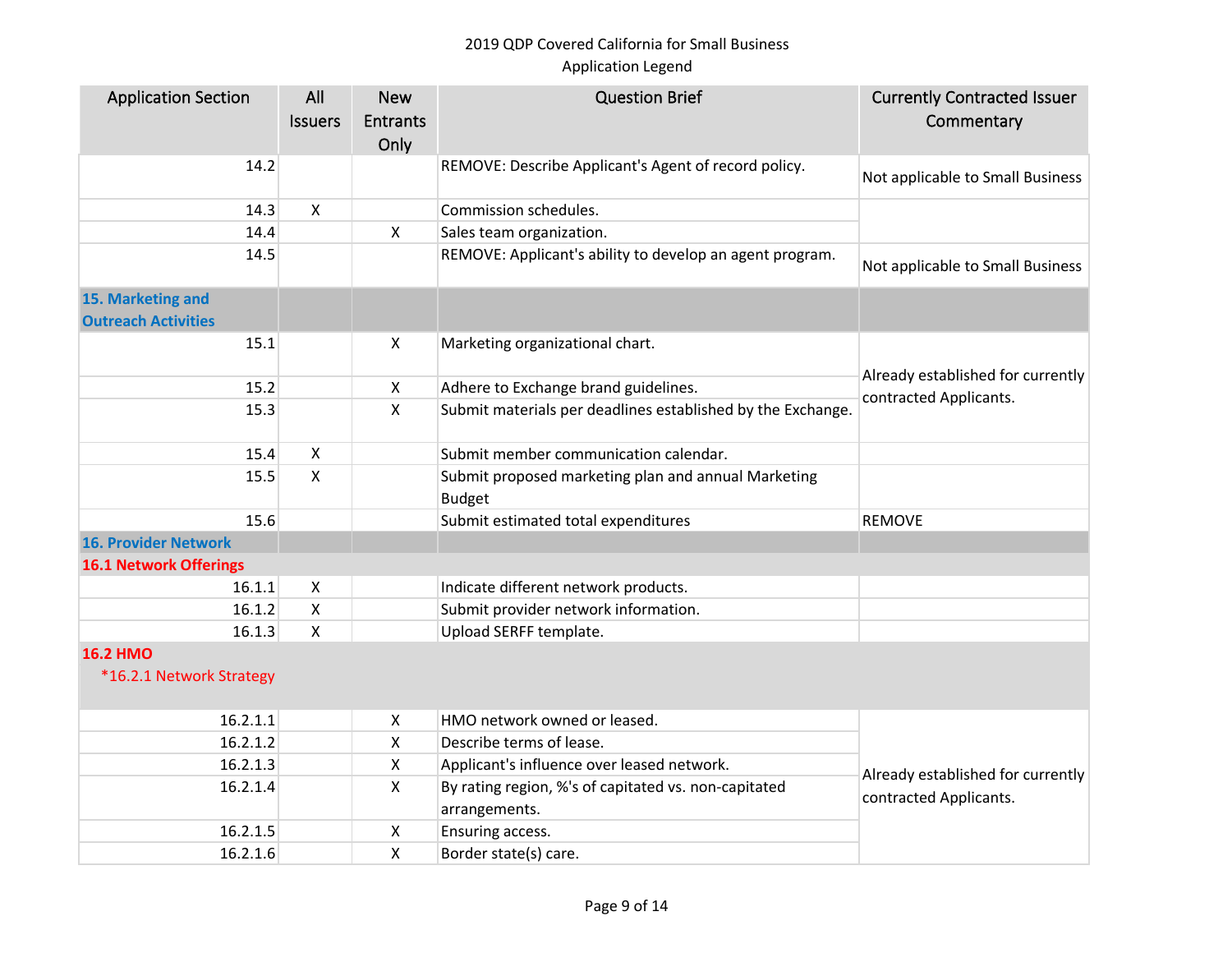| <b>Application Section</b>                  | All<br><b>Issuers</b>     | <b>New</b><br><b>Entrants</b><br>Only | <b>Question Brief</b>                                                  | <b>Currently Contracted Issuer</b><br>Commentary            |
|---------------------------------------------|---------------------------|---------------------------------------|------------------------------------------------------------------------|-------------------------------------------------------------|
| 16.2.1.7                                    |                           | $\boldsymbol{\mathsf{X}}$             | How border state care offered.                                         | Already established for currently<br>contracted Applicants. |
| *16.2.2 Network Quality                     |                           |                                       |                                                                        |                                                             |
| 16.2.2.1                                    | $\mathsf{X}$              |                                       | Patient Safety.                                                        |                                                             |
| 16.2.2.2                                    | $\pmb{\times}$            |                                       | Cost efficiency.                                                       |                                                             |
| 16.2.2.3                                    | X                         |                                       | Patient reported experience.                                           |                                                             |
| 16.2.2.4                                    | X                         |                                       | High quality network dental providers.                                 |                                                             |
| 16.2.2.5                                    | $\pmb{\times}$            |                                       | Identification of high-performing dental providers.                    |                                                             |
| 16.2.2.6                                    | $\mathsf{X}$              |                                       | Intended future identification of high-performing dental<br>providers. |                                                             |
| *16.2.3 Network Stability                   |                           |                                       |                                                                        |                                                             |
| 16.2.3.1                                    | $\mathsf{X}$              |                                       | Participating provider terminations.                                   |                                                             |
| 16.2.3.2                                    | $\mathsf{x}$              |                                       | Total number of contracted Dental Groups/Clinics by region.            |                                                             |
| 16.2.3.3                                    | X                         |                                       | Dental Groups or Clinics that have had a break in<br>contracting.      |                                                             |
| 16.2.3.4                                    | $\mathsf{X}$              |                                       | Plans for network additions.                                           |                                                             |
| 16.2.3.5                                    | $\boldsymbol{\mathsf{X}}$ |                                       | Potential network disruptions.                                         |                                                             |
| <b>16.3 PPO</b><br>*16.3.1 Network Strategy |                           |                                       |                                                                        |                                                             |
| 16.3.1.1                                    |                           | $\boldsymbol{\mathsf{X}}$             | PPO network owned or leased.                                           |                                                             |
| 16.3.1.2                                    |                           | $\boldsymbol{\mathsf{X}}$             | Describe terms of lease.                                               |                                                             |
| 16.3.1.3                                    |                           | $\boldsymbol{\mathsf{X}}$             | Applicant's influence over leased network.                             | Already established for currently                           |
| 16.3.1.4                                    |                           | $\boldsymbol{\mathsf{X}}$             | By rating region, %'s of capitated vs. non-capitated<br>arrangements.  | contracted Applicants.                                      |
| 16.3.1.5                                    |                           | $\boldsymbol{\mathsf{X}}$             | Ensuring access.                                                       |                                                             |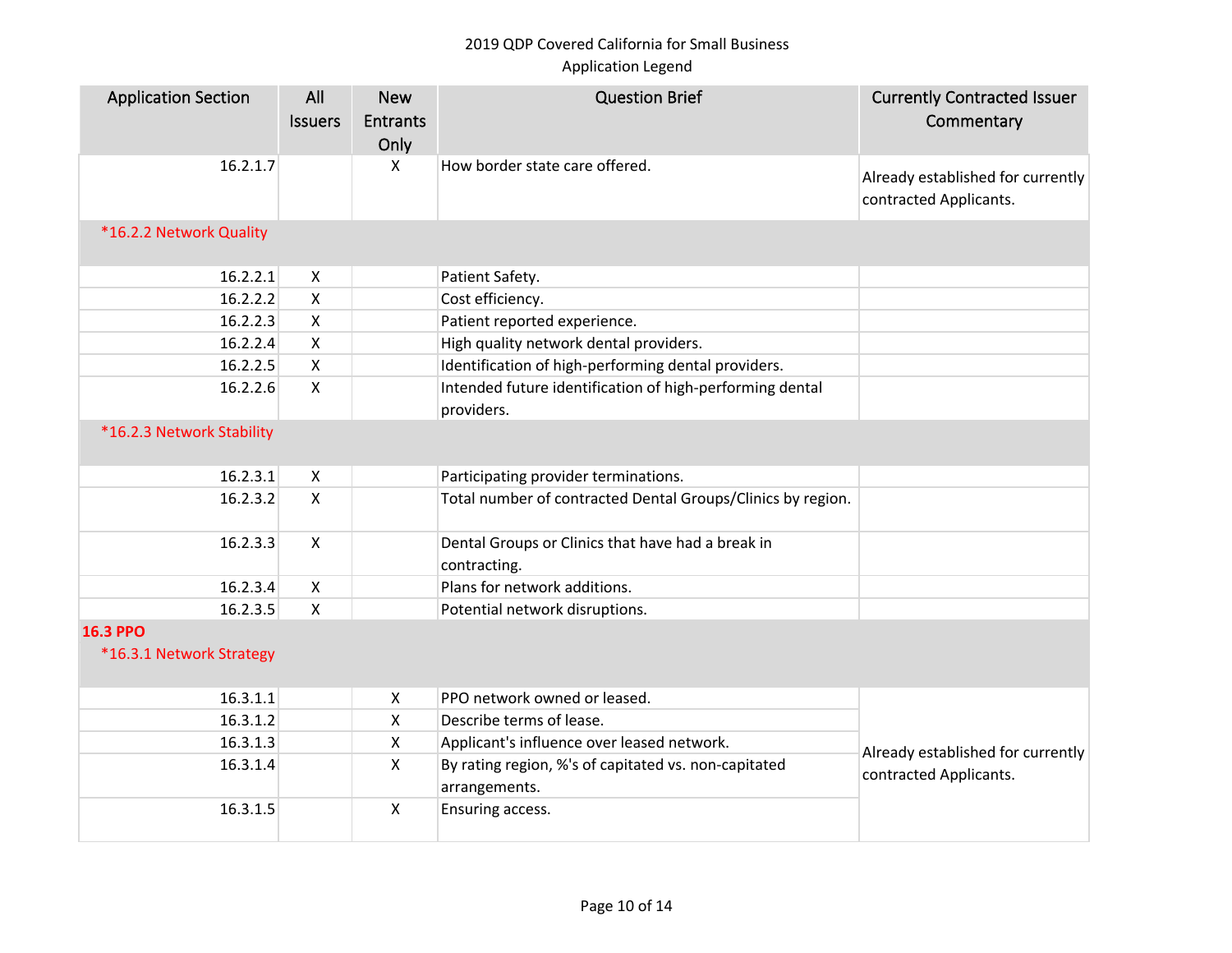| <b>Application Section</b>                         | All                | <b>New</b>      | <b>Question Brief</b>                                                  | <b>Currently Contracted Issuer</b>                                                              |
|----------------------------------------------------|--------------------|-----------------|------------------------------------------------------------------------|-------------------------------------------------------------------------------------------------|
|                                                    | <b>Issuers</b>     | <b>Entrants</b> |                                                                        | Commentary                                                                                      |
|                                                    |                    | Only            |                                                                        |                                                                                                 |
| 16.3.1.6                                           |                    | X               | Border state(s) care.                                                  | Already established for currently                                                               |
| 16.3.1.7                                           |                    | $\mathsf{X}$    | How border state care offered.                                         | contracted Applicants.                                                                          |
| *16.3.2 Network Quality                            |                    |                 |                                                                        |                                                                                                 |
| 16.3.2.1                                           | X                  |                 | Patient Safety.                                                        |                                                                                                 |
| 16.3.2.2                                           | X                  |                 | Cost efficiency.                                                       |                                                                                                 |
| 16.3.2.3                                           | X                  |                 | Patient reported experience.                                           |                                                                                                 |
| 16.3.2.4                                           | $\pmb{\mathsf{X}}$ |                 | High quality network dental providers.                                 |                                                                                                 |
| 16.3.2.5                                           | $\mathsf{x}$       |                 | Identification of high-performing dental providers.                    |                                                                                                 |
| 16.3.2.6                                           | $\mathsf{x}$       |                 | Intended future identification of high-performing dental<br>providers. |                                                                                                 |
| *16.3.3 Network Stability                          |                    |                 |                                                                        |                                                                                                 |
| 16.3.3.1                                           | $\pmb{\times}$     |                 | Participating provider terminations.                                   |                                                                                                 |
| 16.3.3.2                                           | $\mathsf{x}$       |                 | Total number of contracted Dental Groups/Clinics by region.            |                                                                                                 |
| 16.3.3.3                                           | $\mathsf{X}$       |                 | Dental Groups or Clinics that have had a break in<br>contracting.      |                                                                                                 |
| 16.3.3.4                                           | $\pmb{\times}$     |                 | Plans for network additions.                                           |                                                                                                 |
| 16.3.3.5                                           | $\pmb{\times}$     |                 | Potential network disruptions that would impact 2019.                  |                                                                                                 |
| <b>17. Essential Community</b><br><b>Providers</b> |                    |                 |                                                                        |                                                                                                 |
| 17.1                                               |                    | $\mathsf{x}$    | ECP requirements.                                                      | Already established with<br>currently contracted Applicants<br>through section 3.3 of contract. |
| 18. Quality                                        |                    |                 |                                                                        |                                                                                                 |
| <b>18.1 Quality Improvement</b>                    |                    |                 |                                                                        |                                                                                                 |
| <b>Strategy</b>                                    |                    |                 |                                                                        |                                                                                                 |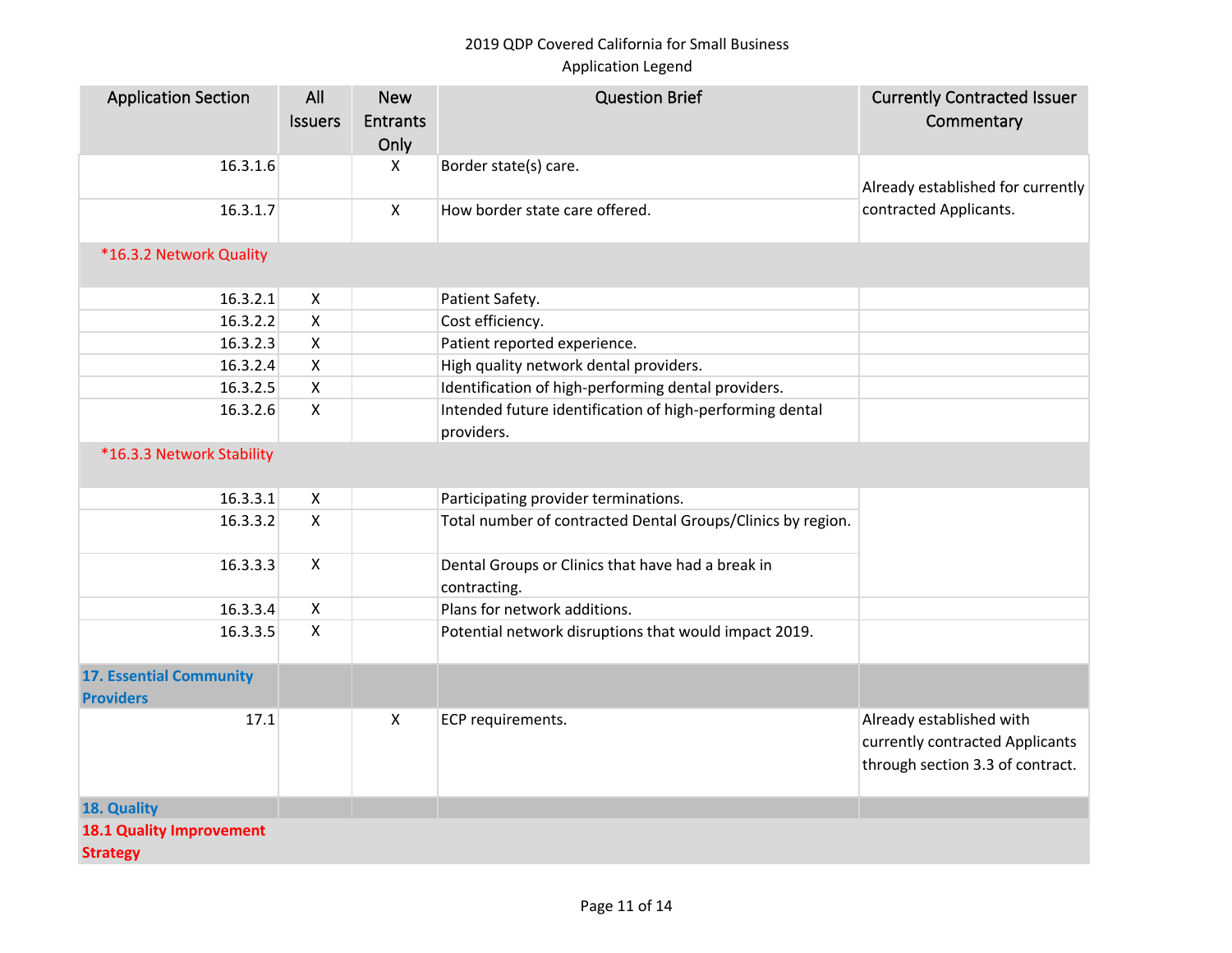| <b>Application Section</b>  | All                       | <b>New</b>   | <b>Question Brief</b>                                       | <b>Currently Contracted Issuer</b> |
|-----------------------------|---------------------------|--------------|-------------------------------------------------------------|------------------------------------|
|                             | <b>Issuers</b>            | Entrants     |                                                             | Commentary                         |
|                             |                           | Only         |                                                             |                                    |
| 18.1.1                      | $\mathsf{X}$              |              | Confirm implementation of Quality Assurance Program.        |                                    |
| 18.1.2                      | $\mathsf{X}$              |              | System of accountability                                    |                                    |
| 18.1.3                      |                           | $\mathsf{X}$ | Quality Improvement Project (QIP) 1                         |                                    |
|                             |                           |              |                                                             | Already established for currently  |
| 18.1.4                      |                           | $\mathsf{X}$ | Quality Improvement Project (QIP) 2                         | contracted Applicants.             |
| <b>18.2 Care Management</b> |                           |              |                                                             |                                    |
|                             |                           |              |                                                             |                                    |
| 18.2.1                      | $\boldsymbol{\mathsf{X}}$ |              | use of care reminders, risk assessments, disease            |                                    |
|                             |                           |              | management programs                                         |                                    |
| 18.2.2                      | $\mathsf{X}$              |              | Encourage use of diagnostic and preventive services.        |                                    |
| 18.2.3                      | $\mathsf{X}$              |              | Planned activies to encourage use of diagnostic and         |                                    |
|                             |                           |              | preventive services                                         |                                    |
| 18.2.4                      | $\mathsf{X}$              |              | Attachment of planned activities.                           |                                    |
| 18.2.5                      | $\mathsf{X}$              |              | Oral health and wellness communication.                     |                                    |
| 18.2.6                      | $\mathsf{X}$              |              | Planned activities to communicate oral health and wellness. |                                    |
|                             |                           |              |                                                             |                                    |
| 18.2.7                      | $\boldsymbol{\mathsf{X}}$ |              | Attachment of planned activities.                           |                                    |
| 18.2.8                      | $\boldsymbol{\mathsf{X}}$ |              | Demand management activities and health information         |                                    |
|                             |                           |              | resources.                                                  |                                    |
| 18.3 Health Status and Risk |                           |              |                                                             |                                    |
| <b>Assessment</b>           |                           |              |                                                             |                                    |
|                             |                           |              |                                                             |                                    |
| 18.3.1                      | $\mathsf{x}$              |              | Features of oral health risk assessment.                    |                                    |
| 18.3.2                      | $\pmb{\times}$            |              | Information collection on enrollee oral health status       |                                    |
| 18.3.3                      | $\mathsf{X}$              |              | Plans to build capacity/systems to determine enrollee oral  |                                    |
|                             |                           |              | health status.                                              |                                    |
| 18.3.4                      | $\mathsf{X}$              |              | Data sources used to track changes in oral health status    |                                    |
| 18.3.5                      | $\mathsf{X}$              |              | Plans to build capacity/systems to track changes in oral    |                                    |
|                             |                           |              | health status.                                              |                                    |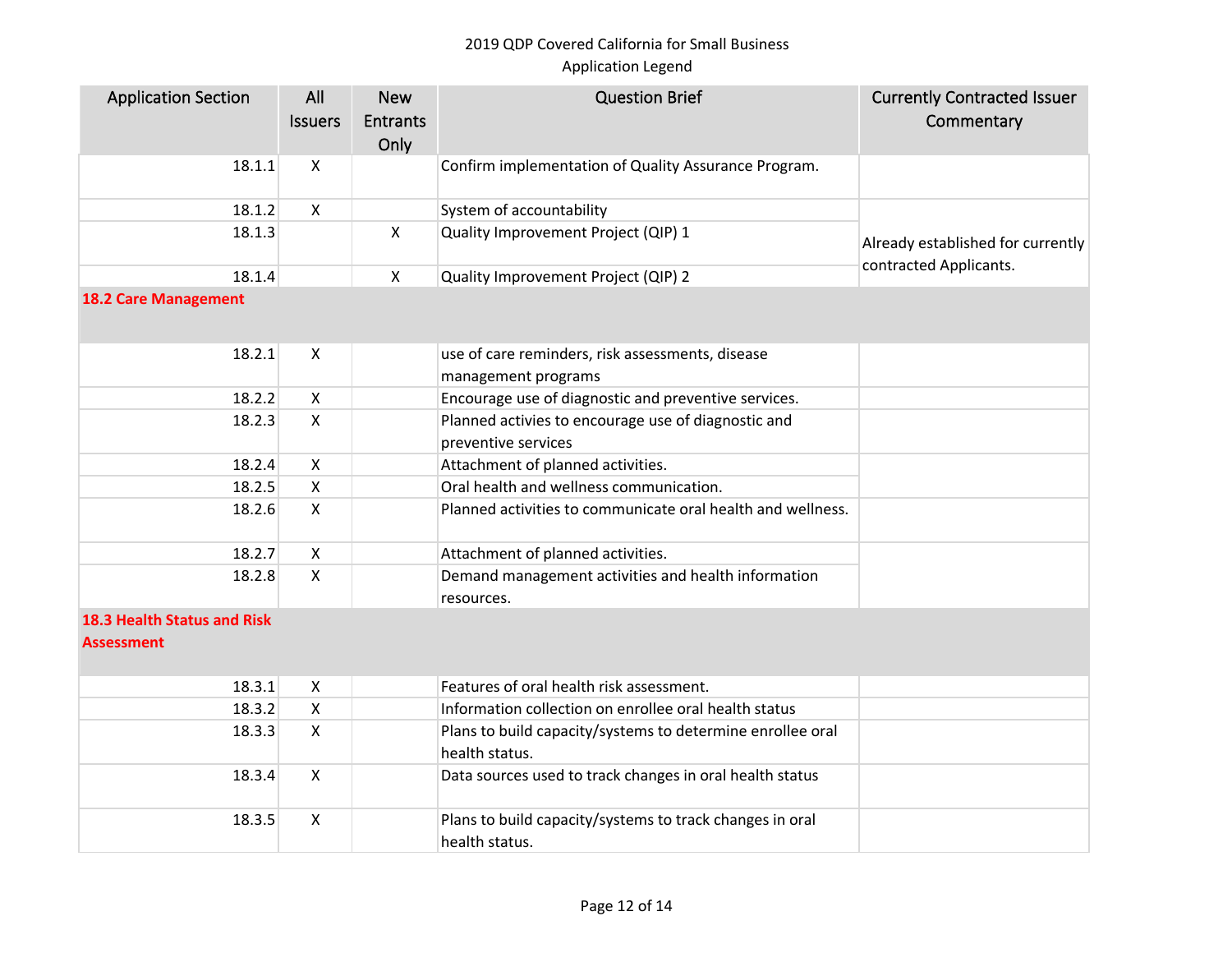| <b>Application Section</b>      | All            | <b>New</b>      | <b>Question Brief</b>                                      | <b>Currently Contracted Issuer</b> |  |  |  |  |
|---------------------------------|----------------|-----------------|------------------------------------------------------------|------------------------------------|--|--|--|--|
|                                 | <b>Issuers</b> | <b>Entrants</b> |                                                            | Commentary                         |  |  |  |  |
|                                 |                | Only            |                                                            |                                    |  |  |  |  |
| 18.3.6                          | X              |                 | Identification of at-risk enrollees                        |                                    |  |  |  |  |
| 18.3.7                          | X              |                 | Plans to identify at-risk enrollees                        |                                    |  |  |  |  |
| 18.3.8                          | X.             |                 | Current number of at-risk enrollees                        |                                    |  |  |  |  |
| <b>18.4 Enrollee Population</b> |                |                 |                                                            |                                    |  |  |  |  |
| <b>Management</b>               |                |                 |                                                            |                                    |  |  |  |  |
|                                 |                |                 |                                                            |                                    |  |  |  |  |
| 18.4.1                          | X              |                 | Population health management.                              |                                    |  |  |  |  |
| 18.4.2                          | X              |                 | Member satisfaction.                                       |                                    |  |  |  |  |
| 18.4.3                          | $\mathsf{X}$   |                 | Cost and utilization management.                           |                                    |  |  |  |  |
| 18.4.4                          | X              |                 | Clinical outcome quality.                                  |                                    |  |  |  |  |
| <b>18.5 Innovations</b>         |                |                 |                                                            |                                    |  |  |  |  |
|                                 |                |                 |                                                            |                                    |  |  |  |  |
| 18.5.1                          |                | X               | Plan, implement, evaluate, and replicate future healthcare | already established with           |  |  |  |  |
|                                 |                |                 | quality and cost innovations.                              | currently contracted Applicants    |  |  |  |  |
|                                 |                |                 |                                                            |                                    |  |  |  |  |
| <b>18.6 Reducing Health</b>     |                |                 |                                                            |                                    |  |  |  |  |
| <b>Disparities and Ensuring</b> |                |                 |                                                            |                                    |  |  |  |  |
| <b>Health Equity</b>            |                |                 |                                                            |                                    |  |  |  |  |
| 18.6.1                          | X              |                 | Gathering of member information.                           |                                    |  |  |  |  |
| 18.6.2                          | $\mathsf{X}$   |                 | How Applicant intends to gather member information.        |                                    |  |  |  |  |
|                                 |                |                 |                                                            |                                    |  |  |  |  |
| 18.6.3                          | X              |                 | Race/ethnicity data and usage.                             |                                    |  |  |  |  |
| 18.6.4                          | $\mathsf{x}$   |                 | Primary language data and usage.                           |                                    |  |  |  |  |
| 18.6.5                          | X              |                 | Disability status data and usage.                          |                                    |  |  |  |  |
| 18.7 Promotion,                 |                |                 |                                                            |                                    |  |  |  |  |
| <b>Development, and Use of</b>  |                |                 |                                                            |                                    |  |  |  |  |
| <b>Care Models</b>              |                |                 |                                                            |                                    |  |  |  |  |
| 18.7.1                          | X              |                 | Number of enrollees encouraged to select or are assigned   |                                    |  |  |  |  |
|                                 |                |                 | primary care dentist.                                      |                                    |  |  |  |  |
| 18.7.2                          | X              |                 | How members are encouraged to use dental home.             |                                    |  |  |  |  |
| 18.7.3                          | X              |                 | How contracted providers are encouraged to retain patients |                                    |  |  |  |  |
|                                 |                |                 | for continued care.                                        |                                    |  |  |  |  |